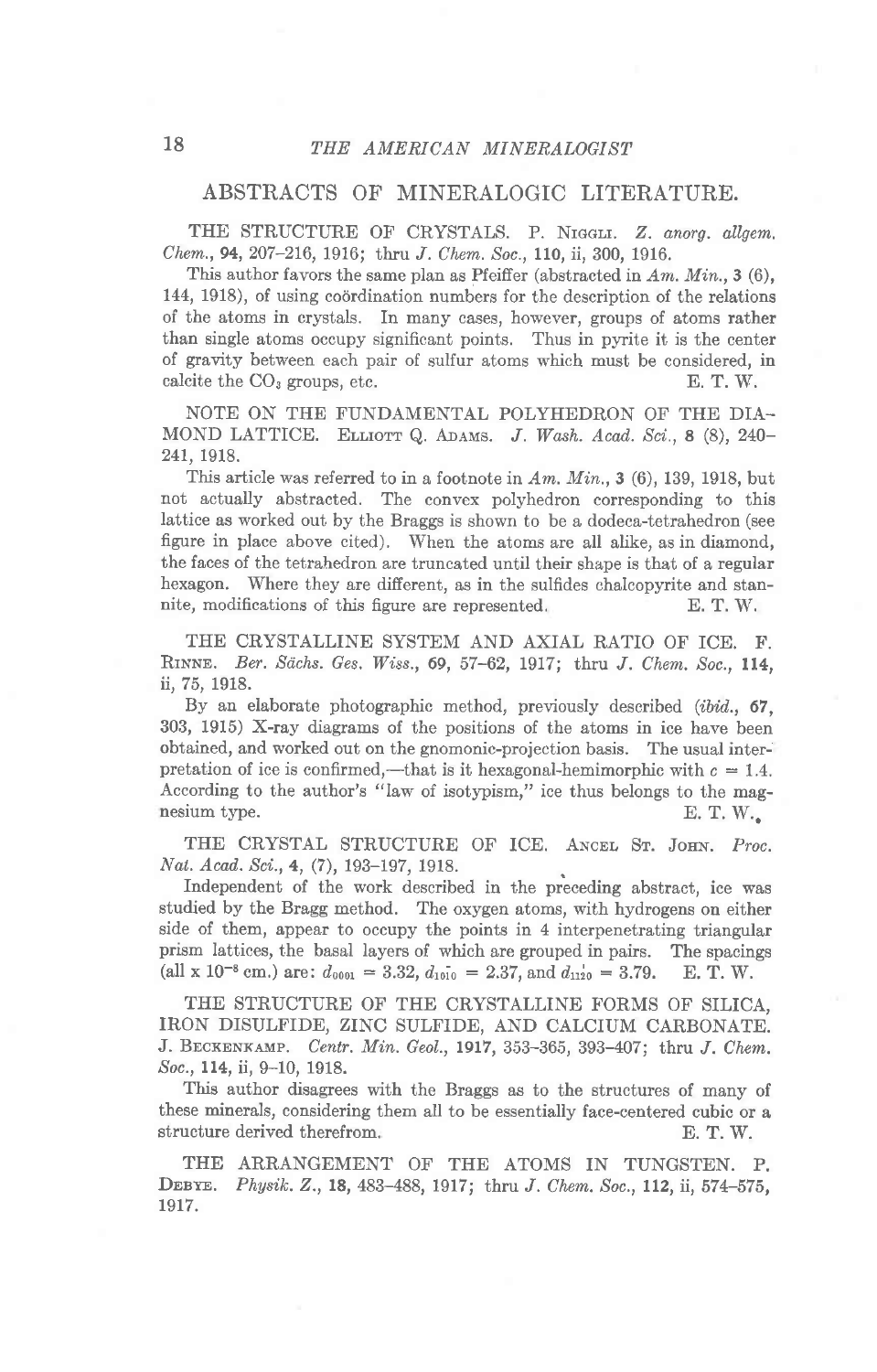The interference figures obtained by the Debye-Scherrer X-ray method show tungsten to be body-centered cubic, the edge of the cube being  $3.10 \times 10^{-8}$ <br>cm, long. cm. long,  $E. T. W.$ 

THE CRYSTAL STRUCTURE OF IRON. A. W. HULL. Phys. Rev., 9, 84-87, 1917.

The results obtained with iron, already announced briefly (see abstract in  $Am. Min., 3$  (6), 146, 1918) are described in greater detail. The general structure is body-centered cubic, with  $d_{100} = 1.43 \times 19^{-8}$  cm., altho certain irregularities observed in the intensities of the X-ray spectra require special assumptions as to the distribution and action of the electrons within the atoms.  $E T W$ atoms, E. T. W.

THE CRYSTAL STRUCTURE OF ALUMINIUM AND SILICON. A. W. HULL. Phys. Rev., 9, 654-566, 1917.

X-ray examination of aluminium showed it to be tetragonal, the lattice being body-centered prismatic. Silicon in the same way was shown to have the same structure as diamond, the distance between nearest adjacent atoms being 2.35 as compared with 1.54 for diamond (units  $= 10^{-8}$  cm.). E. T. W.

THE SPACE LATTICE OF ALUMINIUM. P. SCHERRER. Physik. 2., 19,23-27,1917; thru J, Chem. Soc., ll4, ii, 113, 1918.

Examination of aluminium powder by the Debye-Scherrer method gave results believed to show its structure to be face-centered cubic. The side of the elementary cube is  $4.07 \times 10^{-8}$  cm., identical with that of gold. The discrepancy between this result and that obtained independently by Hull (preceding abstract) remains to be explained. E. T. W.

A FUMAROLE YIELDING TENORITE AND ALKALI CHLORIDES IN THE LAVA OF STROMBOLI. G. PONTE. Atti accad. Lincei. 26, I. 641-646, 1917; thru Chem. Abstr., 12, 461, 1918.

Mixtures of halite and sylvite colored gray by the presence of 2-3 per cent. of tenorite are described, and their paragenesis discussed. E. T. W.

CYANOTRICHITE AND DIOPTASE FROM TRAVERSELLA. LuIGI COLOMBA. Atti accad. Lincei, 26, I, 487-491, 1917; thru Chem. Abstr., 12, 462,19t8,

Analysis of blue-green stalactites showed them to have approximately the composition of cyanotrichite, with low Al and high  $H_2O$ . Minute emeraldgreen prismatic crystals in the stalactites are regarded as dioptase.  $E. T. W.$ 

PRECIOUS STONES. GEORGE F. KUNZ. Mineral Industry, 25, 608-637, 1916.

Includes notes on diamonds, emeralds, garnets, jadeite, opal, pearls, rubellite, rubies, sapphires and staurolite. E. T. W.

MEASUREMENTS OF THE RADIOACTIVITY OF METEORITES. T. T. QUIRKE AND L. FINKELSTEIN. Am. J. Sci. [4] 44, 237-242, 1917.

The average activity of stone meteorites shows  $7.39 \times 10^{-13}$ g. of radium per gram, of iron-stone ones 6.88, and iron meteorites practically none. The stone meteorites are thus only one fourth as active as granite. E. T. W.